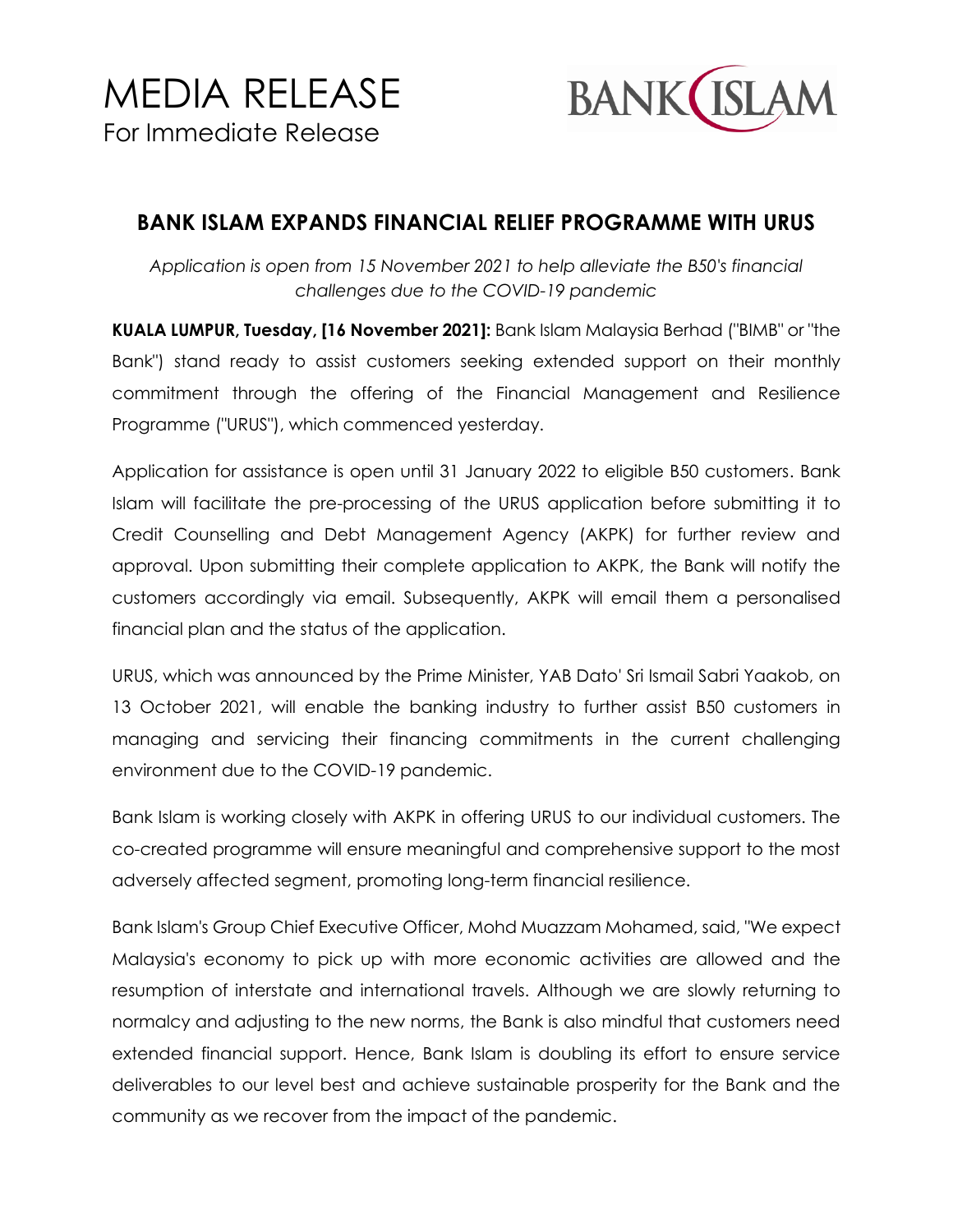"With the implementation of URUS, it will enable Bank Islam to further mitigate the impact of the pandemic by providing much-needed assistance to the most vulnerable segment community, particularly the B50. As a Bank that emphasises Advancing Prosperity for All, we also have various financial assistance programmes to alleviate the financial constraints of our customers from the onset of this pandemic. Under the PEMULIH Repayment Assistance, the Bank has so far aided over 142,000 retail and business customers. We acknowledged that the pandemic had spared no one, and the Bank remains committed to supporting financial resiliency for our customers," Mohd Muazzam adds.

URUS is available as an opt-in basis for customers under the existing repayment assistance program as of 30 September 2021 who are under the B50 category (customers with household income less than RM5,880) and experiencing loss of employment or an income reduction by at least 50%. The personalised financial plan includes a 3-months profit waiver, deferred payments and other options, including reduced instalment. The programme aims to help customers manage their overall financing commitment according to their affordability. The plan is also available for customers with unsecured financing, including Bank Islam Credit Card-i facilities. Customers will be required to submit only one (1) of the following documents to apply:

- EPF statement; or
- Bank statement; or
- Income tax form; or
- Salary slip/payment voucher; or
- Letter of termination from the previous employer.

However, the Bank may request other supporting documents on a case-to-case basis.

Mohd Muazzam further adds, "The Banking industry will set aside an estimated RM1 billion to fund the cost of the reduction in profit costs, including profit waiver for the eligible customers under the programme. However, customers who do not meet the criteria for URUS are advised to contact us to discuss other financial repayment options that suit their financial circumstances. Bank Islam is here to assist."